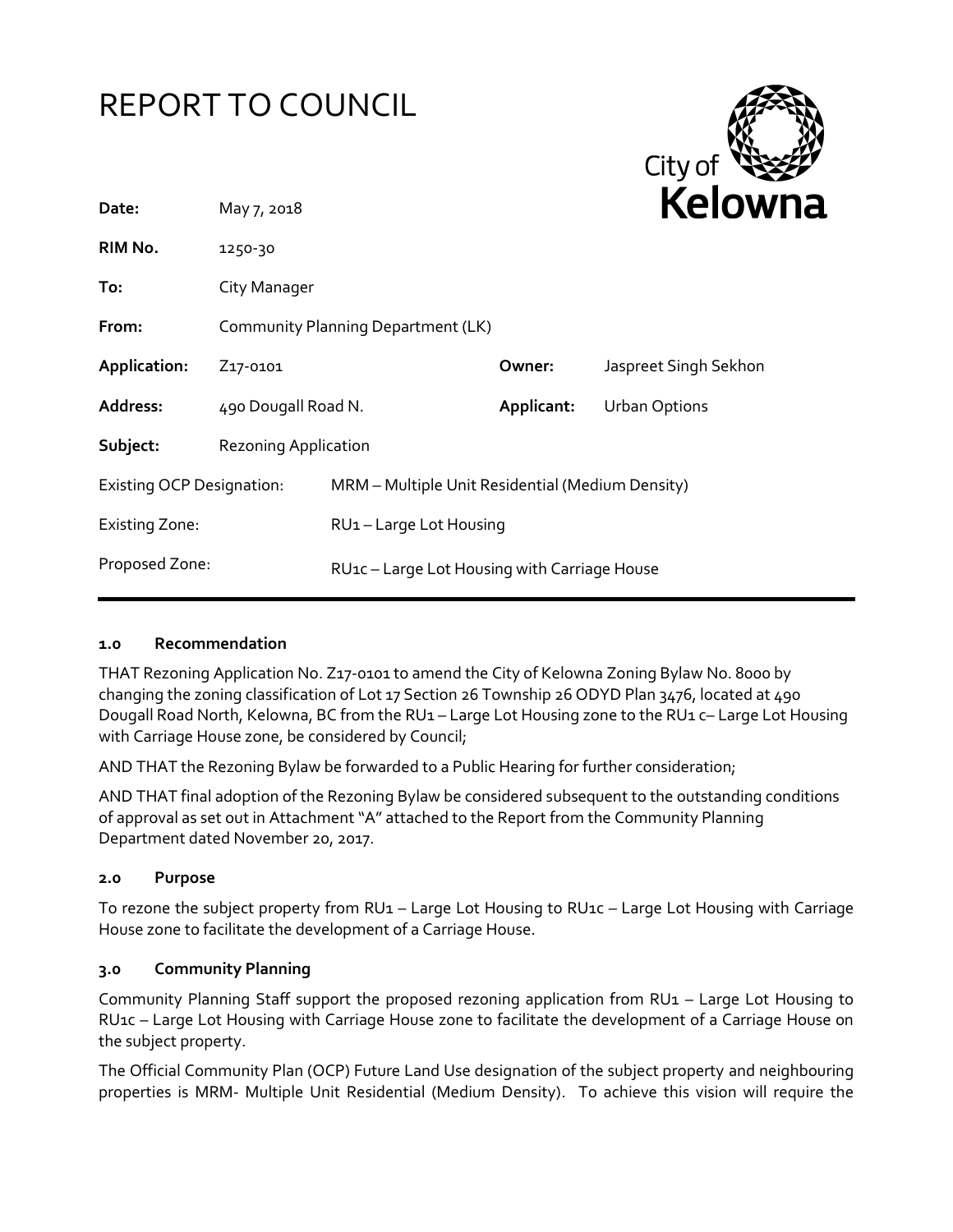assembly of multiple properties and consolidation and none along this street has been achieved to-date. The requested modest increase in density to allow a carriage house is viewed by staff as relatively minor, and should not prevent the longer-term OCP vision to be achieved.

Council Policy No. 367 with respect to public consultation was undertaken by the applicant and all neighbours within 50 m radius of the subject parcel.

# **4.0 Proposal**

# 4.1 Background

The subject property has an existing modest size single storey dwelling and garage. Both structures are dated and would be demolished to allow for the construction of a new single family dwelling and carriage house.

# 4.2 Project Description

The applicant has provided preliminary plans for a new single family dwelling and a  $1\frac{1}{2}$  storey carriage house. The owner has a home based business – major (aesthetics) which will operate out of one room located on the main floor of the house. The business will be owned and operated by two family members and will not employ additional staff. All parking requirements for both the business and residences have been met through the provision of four parking stalls. Two parking stalls are within the carriage house and two at-grade stalls are provided in tandem beside the carriage house with access from the rear lane. The proposal for the dwelling, carriage house and home based business meets all of the Zoning Bylaw regulations and does not require any variances.

### 4.3 Site Context

Specifically, adjacent land uses are as follows:

| <b>Orientation</b> | Zoning                              | <b>Land Use</b>         |
|--------------------|-------------------------------------|-------------------------|
| North              | RU <sub>1</sub> – Large Lot Housing | Single Dwelling Housing |
| East               | RU1 – Large Lot Housing             | Single Dwelling Housing |
| South              | RU1 – Large Lot Housing             | Single Dwelling Housing |
| West               | RU <sub>1</sub> – Large Lot Housing | Single Dwelling Housing |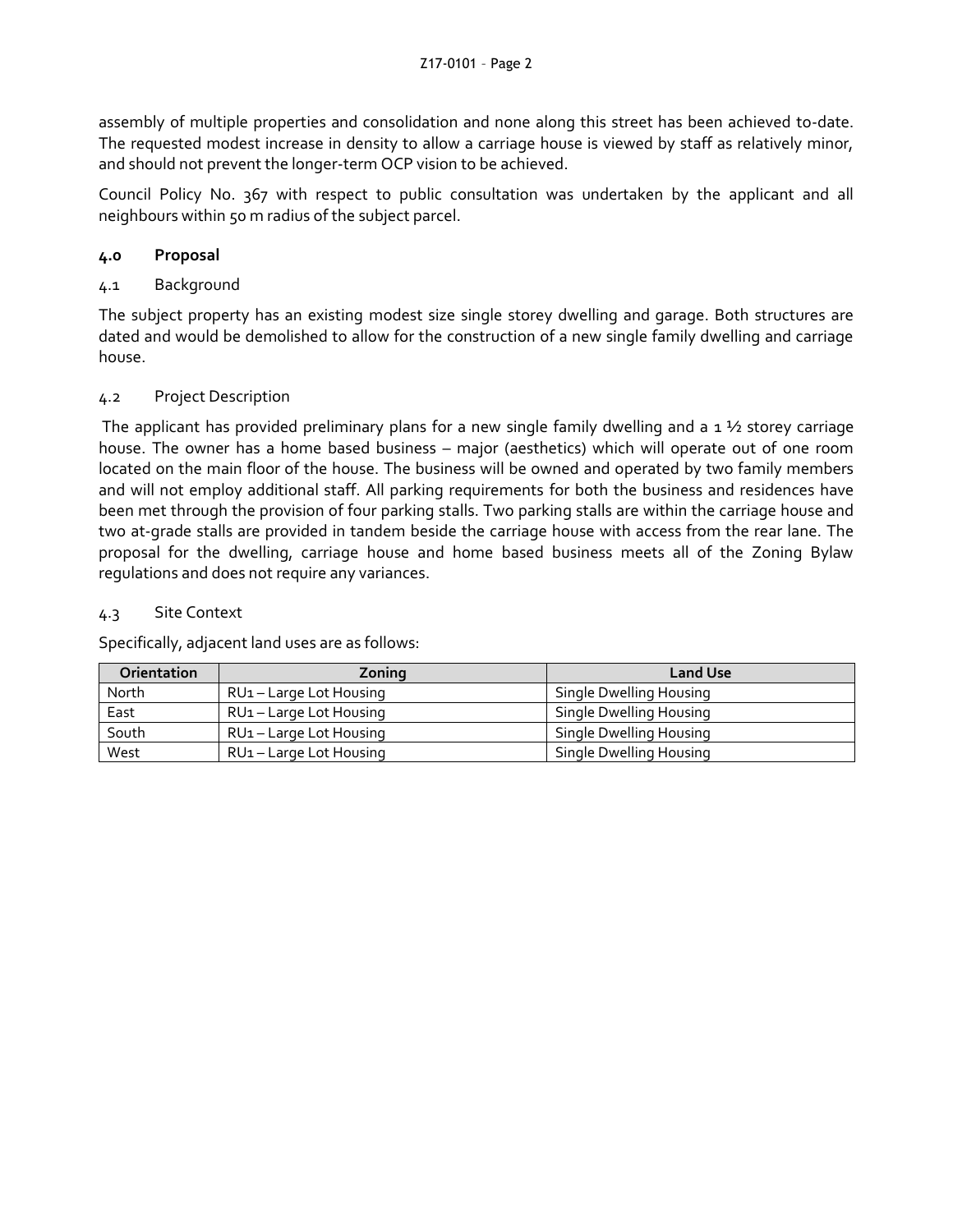

- **5.0 Current Development Policies**
- 5.1 Kelowna Official Community Plan (OCP)

#### **Development Process**

**Complete Suburbs.**<sup>1</sup> Support a mix of uses within Kelowna's suburbs (see Map 5.1 - Urban Core Area), in accordance with "Smart Growth" principles to ensure complete communities. Uses that should be present in all areas of the City (consistent with Map 4.1 - Future Land Use Map), at appropriate locations, include: commercial, institutional, and all types of residential uses (including affordable and special needs housing) at densities appropriate to their context.

<sup>-</sup><sup>1</sup> City of Kelowna Official Community Plan, Policy 5.2.3 (Development Process Chapter).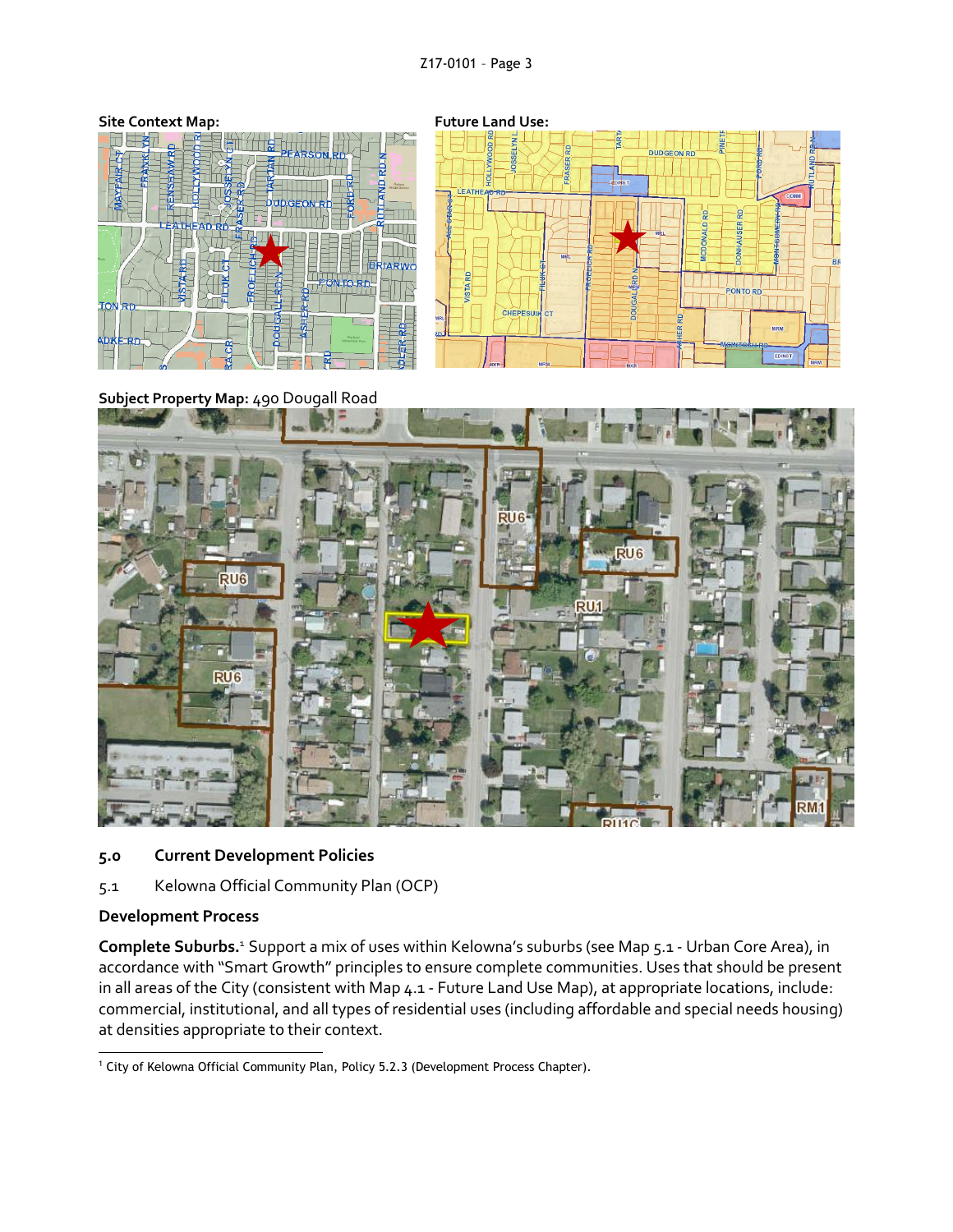**Compact Urban Form.**<sup>2</sup> Develop a compact urban form that maximizes the use of existing infrastructure and contributes to energy efficient settlement patterns. This will be done by increasing densities (approximately 75 - 100 people and/or jobs located within a 400 metre walking distance of transit stops is required to support the level of transit service) through development, conversion, and re-development within Urban Centres (see Map 5.3) in particular and existing areas as per the provisions of the Generalized Future Land Use Map 4.1.

**Sensitive Infill.**<sup>3</sup> Encourage new development or redevelopment in existing residential areas to be sensitive to or reflect the character of the neighborhood with respect to building design, height and siting.

Carriage Houses and Accessory Apartments.<sup>4</sup> Support carriage houses and accessory apartments through appropriate zoning regulations.

**Entrepreneurial Initiatives.**<sup>5</sup> Continue to encourage self-employment initiatives, including home-based business, while ensuring neighbourhood fit through the zoning regulations, and work with pertinent agencies to raise awareness of these opportunities.

# **6.0 Technical Comments**

# 6.1 Building & Permitting Department

- Development Cost Charges (DCC's) are required to be paid prior to issuance of any Building Permits.
- A third party work order may be required with the Development Engineering Department for an upgraded water line and sewage connection. These requirements are to be resolved prior to issuance of the Building Permit.

# 6.2 Development Engineering Department

Refer to Attachment 'A'. dated November 20, 2017.

# 6.3 Fortis BC - Electric

- There are FortisBC Inc (Electric) ("FBC(E)") primary distribution facilities along Dougall Road N and within the lane adjacent the subject's west property line. Based on the plans provided the proposed carriage house appears to be outside the safe limits of approach for the adjacent overhead line in the lane. Notwithstanding, it is recommended that FBC(E) be contacted as soon as possible to ensure the proposed building height meets with overhead design requirements. The design as presented should NOT be approved until this is confirmed.
- The applicant is responsible for costs associated with any change to the subject property's existing service, if any, as well as the provision of appropriate land rights where required.

# 6.4 Fire Department

No comments relevant to Rezoning.

<sup>-</sup><sup>2</sup> City of Kelowna Official Community Plan, Policy 5.3.2 (Development Process Chapter).

<sup>&</sup>lt;sup>3</sup> City of Kelowna Official Community Plan, Policy 5.22.6 (Development Process Chapter).

<sup>4</sup> City of Kelowna Official Community Plan, Policy 5.22.12 (Development Process Chapter).

<sup>&</sup>lt;sup>5</sup> City of Kelowna Official Community Plan, Policy 5.22.12 (Development Process Chapter).